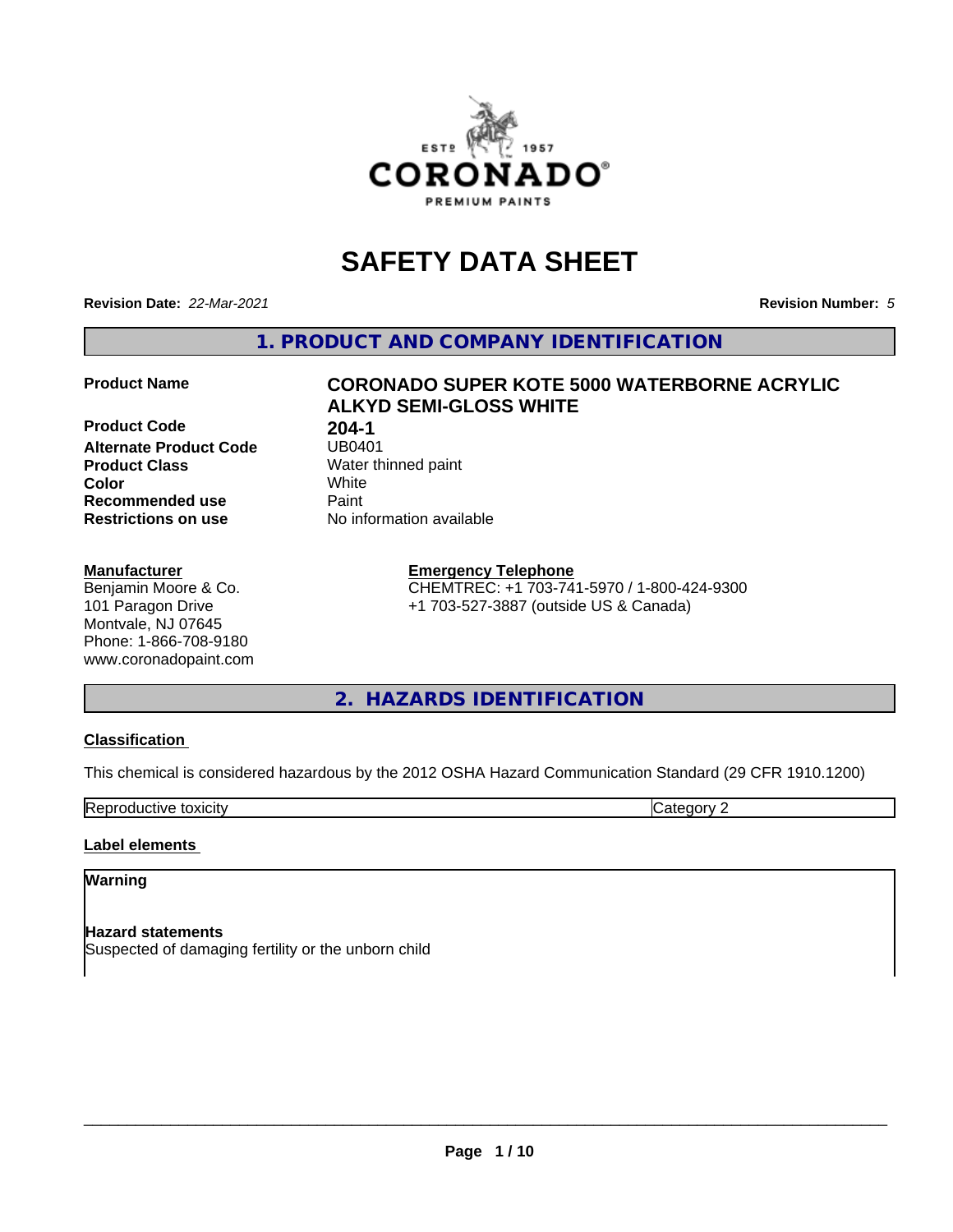

**Appearance** liquid

**Odor** little or no odor

# **Precautionary Statements - Prevention**

Obtain special instructions before use Do not handle until all safety precautions have been read and understood Use personal protective equipment as required

# **Precautionary Statements - Response**

IF exposed or concerned: Get medical advice/attention

# **Precautionary Statements - Storage**

Store locked up

#### **Precautionary Statements - Disposal**

Dispose of contents/container to an approved waste disposal plant

#### **Hazards not otherwise classified (HNOC)**

Not applicable

#### **Other information**

No information available

 **WARNING:** This product contains isothiazolinone compounds at levels of <0.1%. These substances are biocides commonly found in most paints and a variety of personal care products as a preservative. Certain individuals may be sensitive or allergic to these substances, even at low levels.

\_\_\_\_\_\_\_\_\_\_\_\_\_\_\_\_\_\_\_\_\_\_\_\_\_\_\_\_\_\_\_\_\_\_\_\_\_\_\_\_\_\_\_\_\_\_\_\_\_\_\_\_\_\_\_\_\_\_\_\_\_\_\_\_\_\_\_\_\_\_\_\_\_\_\_\_\_\_\_\_\_\_\_\_\_\_\_\_\_\_\_\_\_

# **3. COMPOSITION INFORMATION ON COMPONENTS**

| <b>Chemical name</b>            | <b>CAS No.</b> | Weight-%    |
|---------------------------------|----------------|-------------|
| Titanium dioxide                | 13463-67-7     | $20 - 25$   |
| Kaolin                          | 1332-58-7      | - 5         |
| Limestone                       | 1317-65-3      | - 5         |
| Propylene glycol                | $57 - 55 - 6$  | - 5         |
| Silica amorphous                | 7631-86-9      | - 5         |
| Sodium C14-C16 olefin sulfonate | 68439-57-6     | $0.1 - 0.5$ |
| Trimethylolpropane              | 77-99-6        | $0.1 - 0.5$ |

# **4. FIRST AID MEASURES**

**General Advice** No hazards which require special first aid measures.

**Eye Contact Rinse thoroughly with plenty of water for at least 15 minutes and consult a** physician.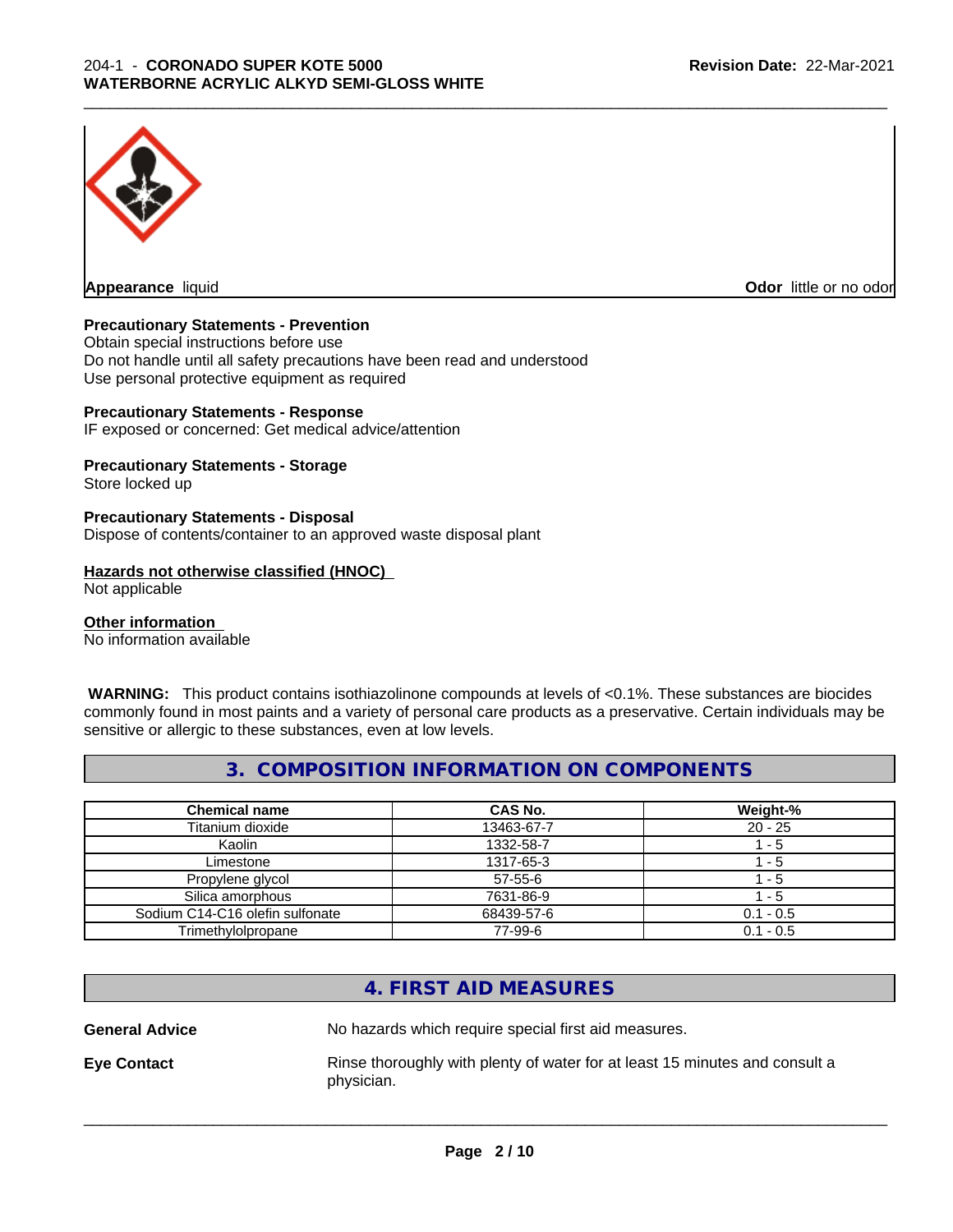| <b>Skin Contact</b>                              | Wash off immediately with soap and plenty of water while removing all<br>contaminated clothes and shoes. |
|--------------------------------------------------|----------------------------------------------------------------------------------------------------------|
| <b>Inhalation</b>                                | Move to fresh air. If symptoms persist, call a physician.                                                |
| Ingestion                                        | Clean mouth with water and afterwards drink plenty of water. Consult a physician<br>if necessary.        |
| <b>Most Important</b><br><b>Symptoms/Effects</b> | None known.                                                                                              |
| <b>Notes To Physician</b>                        | Treat symptomatically.                                                                                   |
|                                                  | 5. FIRE-FIGHTING MEASURES                                                                                |

| <b>Suitable Extinguishing Media</b>                                              | Use extinguishing measures that are appropriate to local<br>circumstances and the surrounding environment.                                   |
|----------------------------------------------------------------------------------|----------------------------------------------------------------------------------------------------------------------------------------------|
| Protective equipment and precautions for firefighters                            | As in any fire, wear self-contained breathing apparatus<br>pressure-demand, MSHA/NIOSH (approved or equivalent)<br>and full protective gear. |
| <b>Specific Hazards Arising From The Chemical</b>                                | Closed containers may rupture if exposed to fire or<br>extreme heat.                                                                         |
| Sensitivity to mechanical impact                                                 | No.                                                                                                                                          |
| Sensitivity to static discharge                                                  | No.                                                                                                                                          |
| <b>Flash Point Data</b><br>Flash point (°F)<br>Flash Point (°C)<br><b>Method</b> | Not applicable<br>Not applicable<br>Not applicable                                                                                           |
| <b>Flammability Limits In Air</b>                                                |                                                                                                                                              |
| Lower flammability limit:<br><b>Upper flammability limit:</b>                    | Not applicable<br>Not applicable                                                                                                             |
| Health: 2<br>Flammability: 0<br>NFPA                                             | <b>Instability: 0</b><br><b>Special: Not Applicable</b>                                                                                      |
| <b>NFPA Legend</b><br>0 - Not Hazardous<br>1 - Slightly                          |                                                                                                                                              |

- 
- 2 Moderate
- 3 High
- 4 Severe

*The ratings assigned are only suggested ratings, the contractor/employer has ultimate responsibilities for NFPA ratings where this system is used.*

*Additional information regarding the NFPA rating system is available from the National Fire Protection Agency (NFPA) at www.nfpa.org.*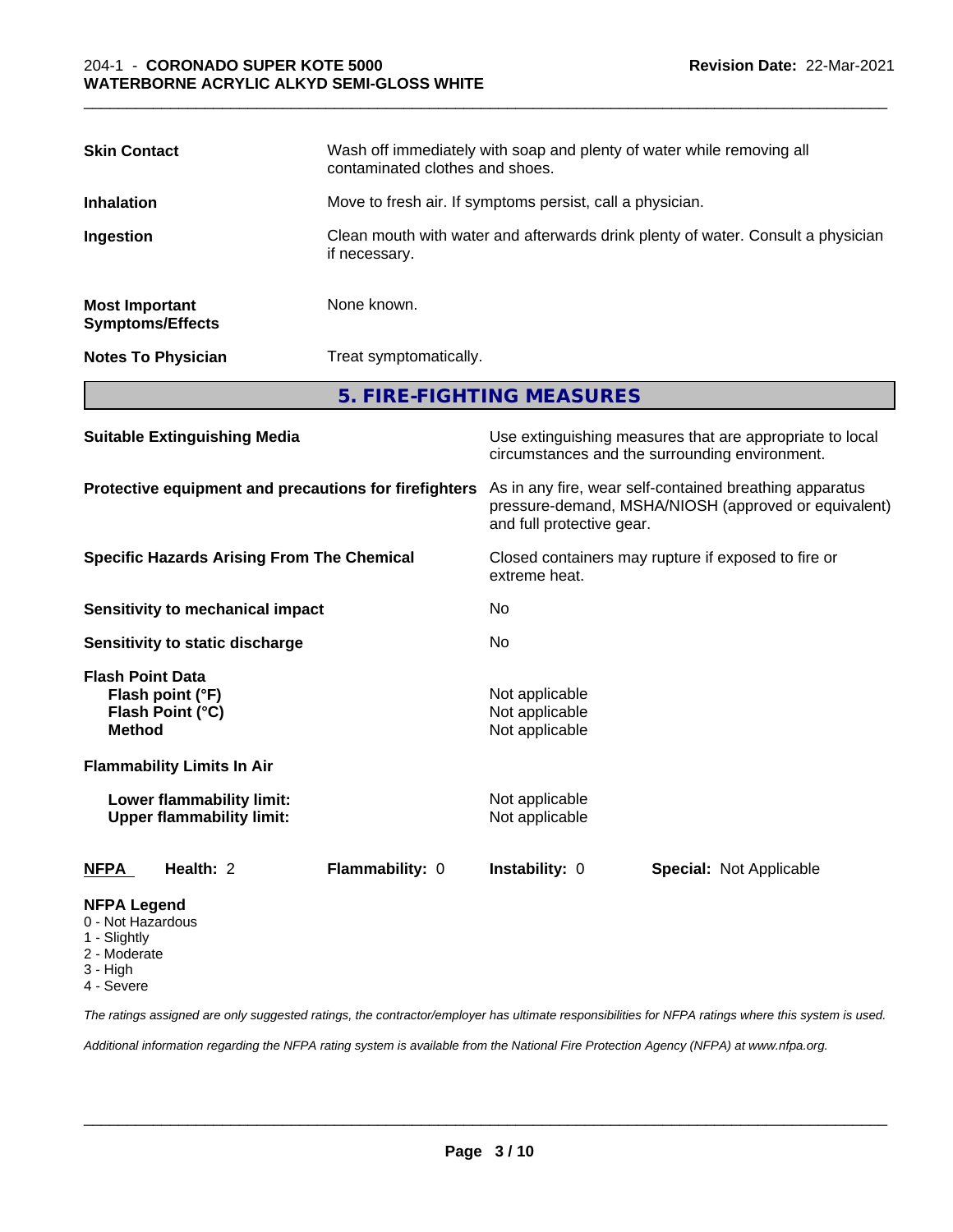|                                  | 6. ACCIDENTAL RELEASE MEASURES                                                                                                                                                   |
|----------------------------------|----------------------------------------------------------------------------------------------------------------------------------------------------------------------------------|
| <b>Personal Precautions</b>      | Avoid contact with skin, eyes and clothing. Ensure adequate ventilation.                                                                                                         |
| <b>Other Information</b>         | Prevent further leakage or spillage if safe to do so.                                                                                                                            |
| <b>Environmental precautions</b> | See Section 12 for additional Ecological Information.                                                                                                                            |
| <b>Methods for Cleaning Up</b>   | Soak up with inert absorbent material. Sweep up and shovel into suitable<br>containers for disposal.                                                                             |
|                                  | 7. HANDLING AND STORAGE                                                                                                                                                          |
| <b>Handling</b>                  | Avoid contact with skin, eyes and clothing. Avoid breathing vapors, spray mists or<br>sanding dust. In case of insufficient ventilation, wear suitable respiratory<br>equipment. |
| <b>Storage</b>                   | Keep container tightly closed. Keep out of the reach of children.                                                                                                                |
| <b>Incompatible Materials</b>    | No information available                                                                                                                                                         |
|                                  |                                                                                                                                                                                  |

**6. ACCIDENTAL RELEASE MEASURES**

# **Exposure Limits**

| <b>Chemical name</b> | <b>ACGIH TLV</b>                                                                                                                      |                                                        |
|----------------------|---------------------------------------------------------------------------------------------------------------------------------------|--------------------------------------------------------|
| Titanium dioxide     | TWA: $10 \text{ mg/m}^3$                                                                                                              | 15 mg/m <sup>3</sup> - TWA                             |
| Kaolin               | TWA: 2 mg/m <sup>3</sup> particulate matter<br>containing no asbestos and <1%<br>crystalline silica, respirable particulate<br>matter | 15 mg/m $3$ - TWA<br>$5$ mg/m <sup>3</sup> - TWA       |
| Limestone            | N/E                                                                                                                                   | 15 mg/m <sup>3</sup> - TWA<br>$5 \text{ mg/m}^3$ - TWA |
| Silica amorphous     | N/E                                                                                                                                   | 20 mppcf - TWA                                         |

**8. EXPOSURE CONTROLS/PERSONAL PROTECTION**

# **Legend**

ACGIH - American Conference of Governmental Industrial Hygienists Exposure Limits OSHA - Occupational Safety & Health Administration Exposure Limits N/E - Not Established

**Engineering Measures** Ensure adequate ventilation, especially in confined areas.

| <b>Personal Protective Equipment</b> |                                                                                                                                     |
|--------------------------------------|-------------------------------------------------------------------------------------------------------------------------------------|
| <b>Eye/Face Protection</b>           | Safety glasses with side-shields.                                                                                                   |
| <b>Skin Protection</b>               | Protective gloves and impervious clothing.                                                                                          |
| <b>Respiratory Protection</b>        | In case of insufficient ventilation wear suitable respiratory equipment.                                                            |
| <b>Hygiene Measures</b>              | Avoid contact with skin, eyes and clothing. Remove and wash contaminated<br>clothing before re-use. Wash thoroughly after handling. |
|                                      |                                                                                                                                     |

# **9. PHYSICAL AND CHEMICAL PROPERTIES**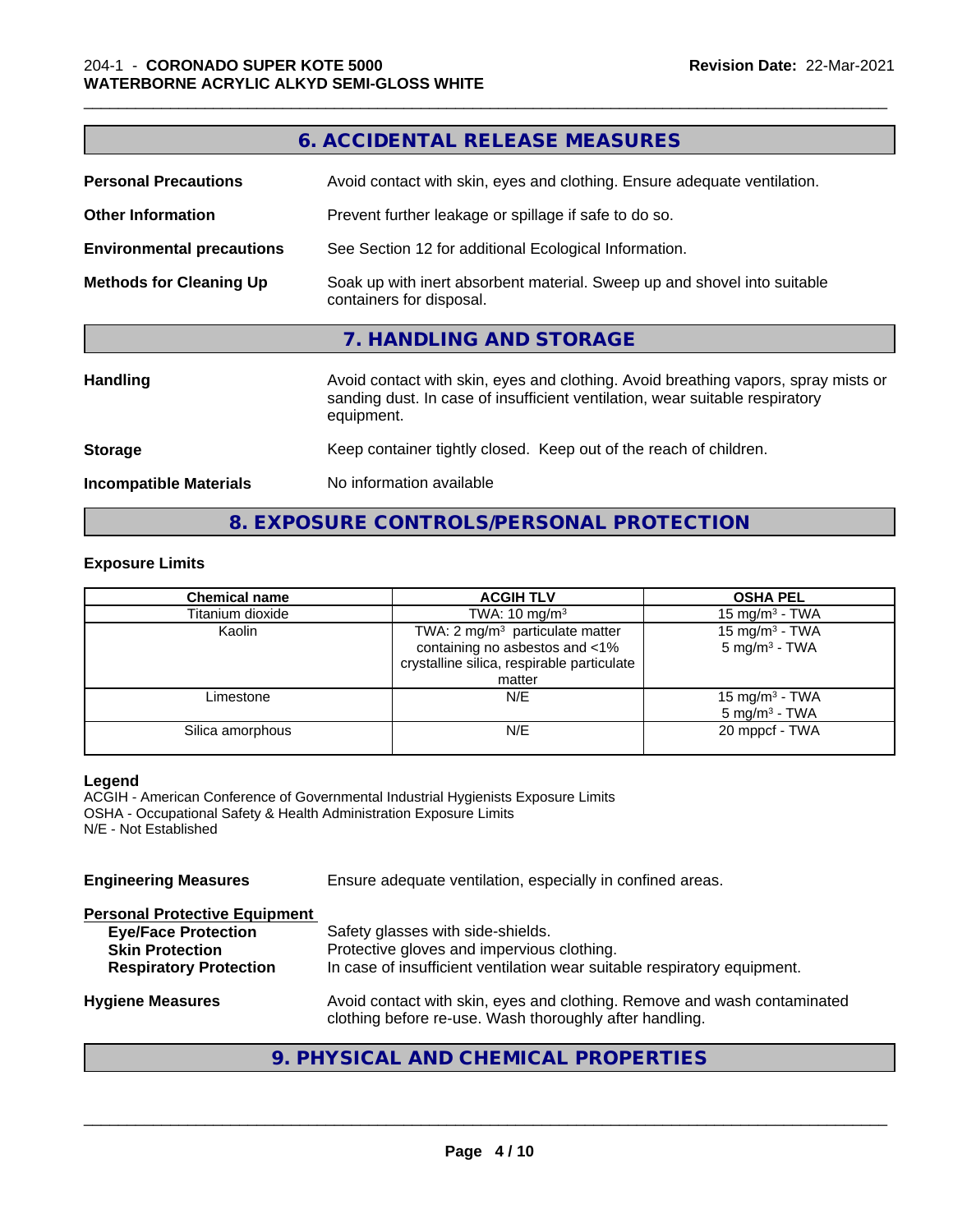**Appearance** liquid **and a limitation of the contract of the contract of the contract of the contract of the contract of the contract of the contract of the contract of the contract of the contract of the contract of the c Odor Threshold** No information available **Density (lbs/gal)** 10.5 - 10.9 **Specific Gravity** 1.25 - 1.30 **pH pH**  $\blacksquare$ **Viscosity (cps)** No information available in the Viscosity (cps) **Solubility(ies)** No information available **Water solubility** No information available **Evaporation Rate No information available No information available Vapor pressure** No information available **Vapor density No information available No** information available **Wt. % Solids** 50 - 60<br> **Vol. % Solids** 35 - 45 **Vol. % Solids** 35 - 45<br> **Wt. % Volatiles** 35 - 45 **Wt. % Volatiles Vol. % Volatiles** 55 - 65 **VOC Regulatory Limit (g/L)** < 50 **Boiling Point (°F)** 212 **Boiling Point (°C)** 100<br> **Preezing point (°F)** 32 **Freezing point (°F) Freezing Point (°C)** 0 **Flash point (°F)** Not applicable **Flash Point (°C)** Not applicable **Method**<br> **Flammability (solid, gas)**<br> **Commability (solid, gas)**<br>
Mot applicable **Flammability (solid, gas)**<br> **Upper flammability limit:**<br>
Upper flammability limit:<br>  $\begin{array}{ccc}\n\bullet & \bullet & \bullet \\
\bullet & \bullet & \bullet\n\end{array}$ **Upper flammability limit:**<br> **Lower flammability limit:**<br>
Not applicable<br>
Not applicable **Lower flammability limit:**<br> **Autoianition Temperature (°F)** Not applicable Not applicable not a Not applicable **Autoignition Temperature (°F) Autoignition Temperature (°C)** No information available **Decomposition Temperature (°F)** No information available **Decomposition Temperature (°C)** No information available **Partition coefficient** No information available

\_\_\_\_\_\_\_\_\_\_\_\_\_\_\_\_\_\_\_\_\_\_\_\_\_\_\_\_\_\_\_\_\_\_\_\_\_\_\_\_\_\_\_\_\_\_\_\_\_\_\_\_\_\_\_\_\_\_\_\_\_\_\_\_\_\_\_\_\_\_\_\_\_\_\_\_\_\_\_\_\_\_\_\_\_\_\_\_\_\_\_\_\_

little or no odor

**10. STABILITY AND REACTIVITY**

| <b>Reactivity</b>                       | Not Applicable                           |
|-----------------------------------------|------------------------------------------|
| <b>Chemical Stability</b>               | Stable under normal conditions.          |
| <b>Conditions to avoid</b>              | Prevent from freezing.                   |
| <b>Incompatible Materials</b>           | No materials to be especially mentioned. |
| <b>Hazardous Decomposition Products</b> | None under normal use.                   |
| Possibility of hazardous reactions      | None under normal conditions of use.     |

# **11. TOXICOLOGICAL INFORMATION**

**Product Information**

**Information on likely routes of exposure**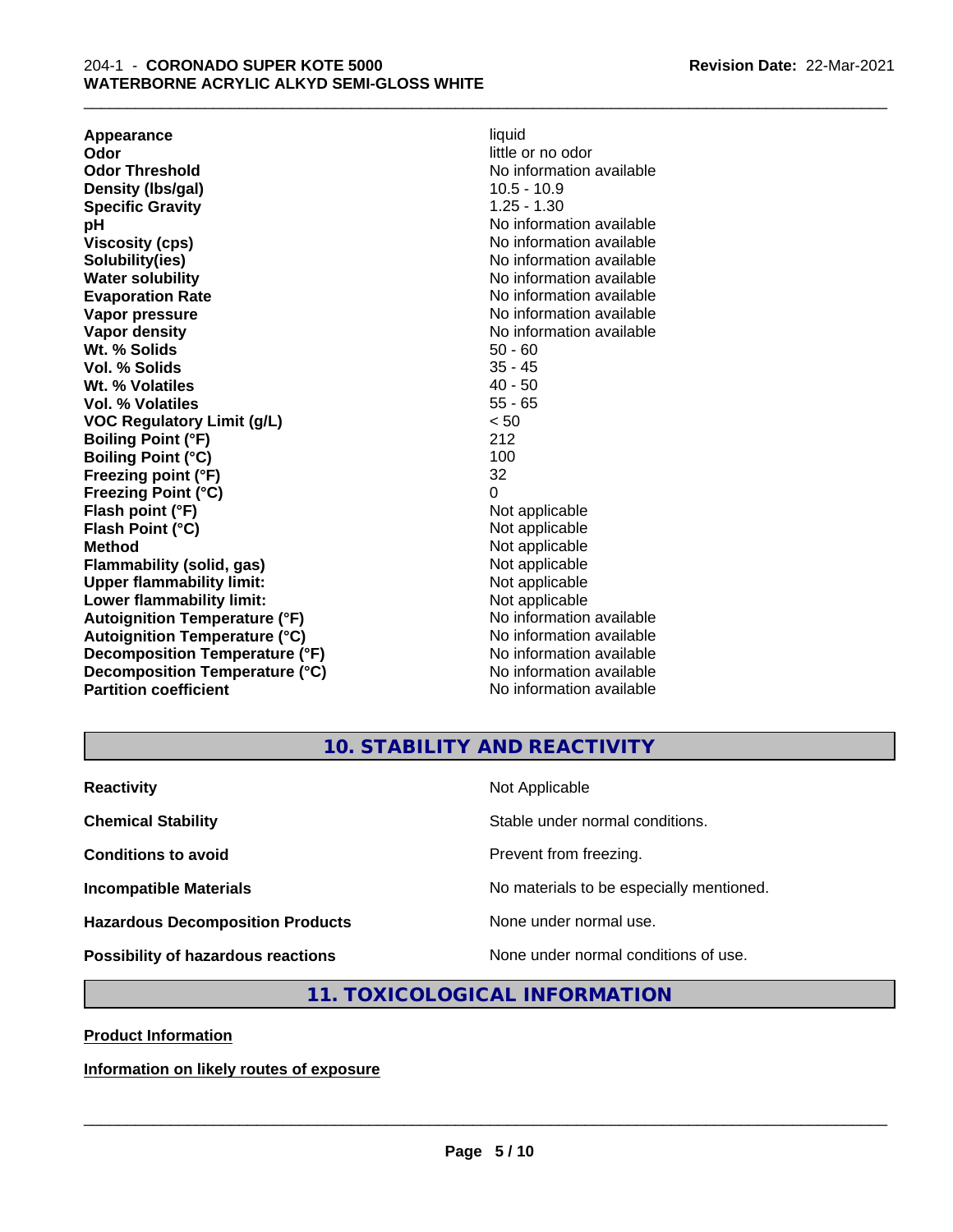| <b>Principal Routes of Exposure</b> | Eye contact, skin contact and inhalation.                                                                       |
|-------------------------------------|-----------------------------------------------------------------------------------------------------------------|
| <b>Acute Toxicity</b>               |                                                                                                                 |
| <b>Product Information</b>          | No information available                                                                                        |
|                                     | Symptoms related to the physical, chemical and toxicological characteristics                                    |
| <b>Symptoms</b>                     | No information available                                                                                        |
|                                     | Delayed and immediate effects as well as chronic effects from short and long-term exposure                      |
| Eye contact                         | May cause slight irritation.                                                                                    |
| <b>Skin contact</b>                 | Substance may cause slight skin irritation. Prolonged or repeated contact may dry<br>skin and cause irritation. |
| <b>Inhalation</b>                   | May cause irritation of respiratory tract.                                                                      |
| Ingestion                           | Ingestion may cause gastrointestinal irritation, nausea, vomiting and diarrhea.                                 |
| <b>Sensitization</b>                | No information available                                                                                        |
| <b>Neurological Effects</b>         | No information available.                                                                                       |
| <b>Mutagenic Effects</b>            | No information available.                                                                                       |
| <b>Reproductive Effects</b>         | Possible risk of impaired fertility. Possible risk of harm to the unborn child.                                 |
| <b>Developmental Effects</b>        | No information available.                                                                                       |
| <b>Target organ effects</b>         | No information available.                                                                                       |
| STOT - single exposure              | No information available.                                                                                       |
| <b>STOT - repeated exposure</b>     | No information available.                                                                                       |
| Other adverse effects               | No information available.                                                                                       |
| <b>Aspiration Hazard</b>            | No information available                                                                                        |

\_\_\_\_\_\_\_\_\_\_\_\_\_\_\_\_\_\_\_\_\_\_\_\_\_\_\_\_\_\_\_\_\_\_\_\_\_\_\_\_\_\_\_\_\_\_\_\_\_\_\_\_\_\_\_\_\_\_\_\_\_\_\_\_\_\_\_\_\_\_\_\_\_\_\_\_\_\_\_\_\_\_\_\_\_\_\_\_\_\_\_\_\_

**Numerical measures of toxicity**

**The following values are calculated based on chapter 3.1 of the GHS document**

| <b>ATEmix (oral)</b> | 45276 mg/kg  |
|----------------------|--------------|
| ATEmix (dermal)      | 174059 mg/kg |

# **Component Information**

| Chemical name                                 | Oral LD50                                      | Dermal LD50              | <b>Inhalation LC50</b>   |
|-----------------------------------------------|------------------------------------------------|--------------------------|--------------------------|
| Titanium dioxide<br>13463-67-7                | $> 10000$ mg/kg (Rat)                          | -                        |                          |
| Kaolin<br>1332-58-7                           | $>$ 5000 mg/kg (Rat)                           | $>$ 5000 mg/kg (Rat)     |                          |
| Propylene glycol<br>$57 - 55 - 6$             | $= 20$ g/kg (Rat)                              | $= 20800$ mg/kg (Rabbit) |                          |
| Silica amorphous<br>7631-86-9                 | $= 7900$ mg/kg (Rat)                           | > 2000 mg/kg (Rabbit)    | $> 2.2$ mg/L (Rat) 1 h   |
| Sodium C14-C16 olefin sulfonate<br>68439-57-6 | $= 2220$ mg/kg (Rat)                           | $> 740$ mg/kg (Rabbit)   | $\overline{\phantom{a}}$ |
| Trimethylolpropane<br>77-99-6                 | $= 14100$ mg/kg (Rat)<br>$= 14000$ mg/kg (Rat) |                          | $> 0.29$ mg/L (Rat) 4 h  |

# **Chronic Toxicity**

#### **Carcinogenicity**

*The information below indicateswhether each agency has listed any ingredient as a carcinogen:.*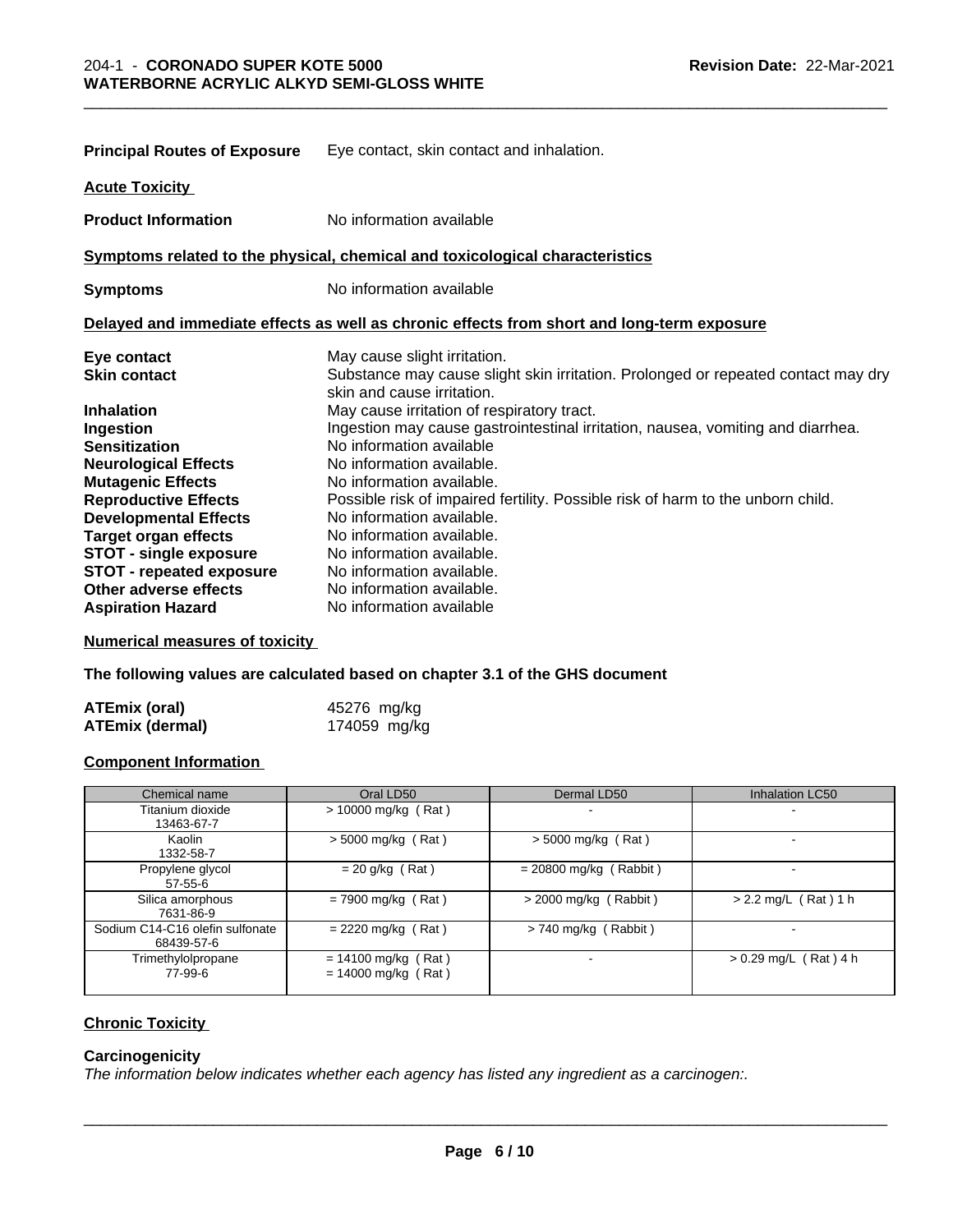| <b>Chemical name</b>   | <b>IARC</b>          | <b>NTP</b> | <b>OSHA</b> |  |
|------------------------|----------------------|------------|-------------|--|
|                        | 2B<br>Possible Human |            | Listed      |  |
| 'Titanium<br>n dioxide | Carcinogen           |            |             |  |

\_\_\_\_\_\_\_\_\_\_\_\_\_\_\_\_\_\_\_\_\_\_\_\_\_\_\_\_\_\_\_\_\_\_\_\_\_\_\_\_\_\_\_\_\_\_\_\_\_\_\_\_\_\_\_\_\_\_\_\_\_\_\_\_\_\_\_\_\_\_\_\_\_\_\_\_\_\_\_\_\_\_\_\_\_\_\_\_\_\_\_\_\_

• Although IARC has classified titanium dioxide as possibly carcinogenic to humans (2B), their summary concludes: "No significant exposure to titanium dioxide is thought to occur during the use of products in which titanium dioxide is bound to other materials, such as paint."

#### **Legend**

IARC - International Agency for Research on Cancer NTP - National Toxicity Program OSHA - Occupational Safety & Health Administration

**12. ECOLOGICAL INFORMATION**

# **Ecotoxicity Effects**

The environmental impact of this product has not been fully investigated.

# **Product Information**

# **Acute Toxicity to Fish**

No information available

# **Acute Toxicity to Aquatic Invertebrates**

No information available

# **Acute Toxicity to Aquatic Plants**

No information available

# **Persistence / Degradability**

No information available.

# **Bioaccumulation**

There is no data for this product.

# **Mobility in Environmental Media**

No information available.

# **Ozone**

No information available

# **Component Information**

# **Acute Toxicity to Fish**

Titanium dioxide  $LC50:$  > 1000 mg/L (Fathead Minnow - 96 hr.) Propylene glycol LC50: 710 mg/L (Fathead Minnow - 96 hr.)

# **Acute Toxicity to Aquatic Invertebrates**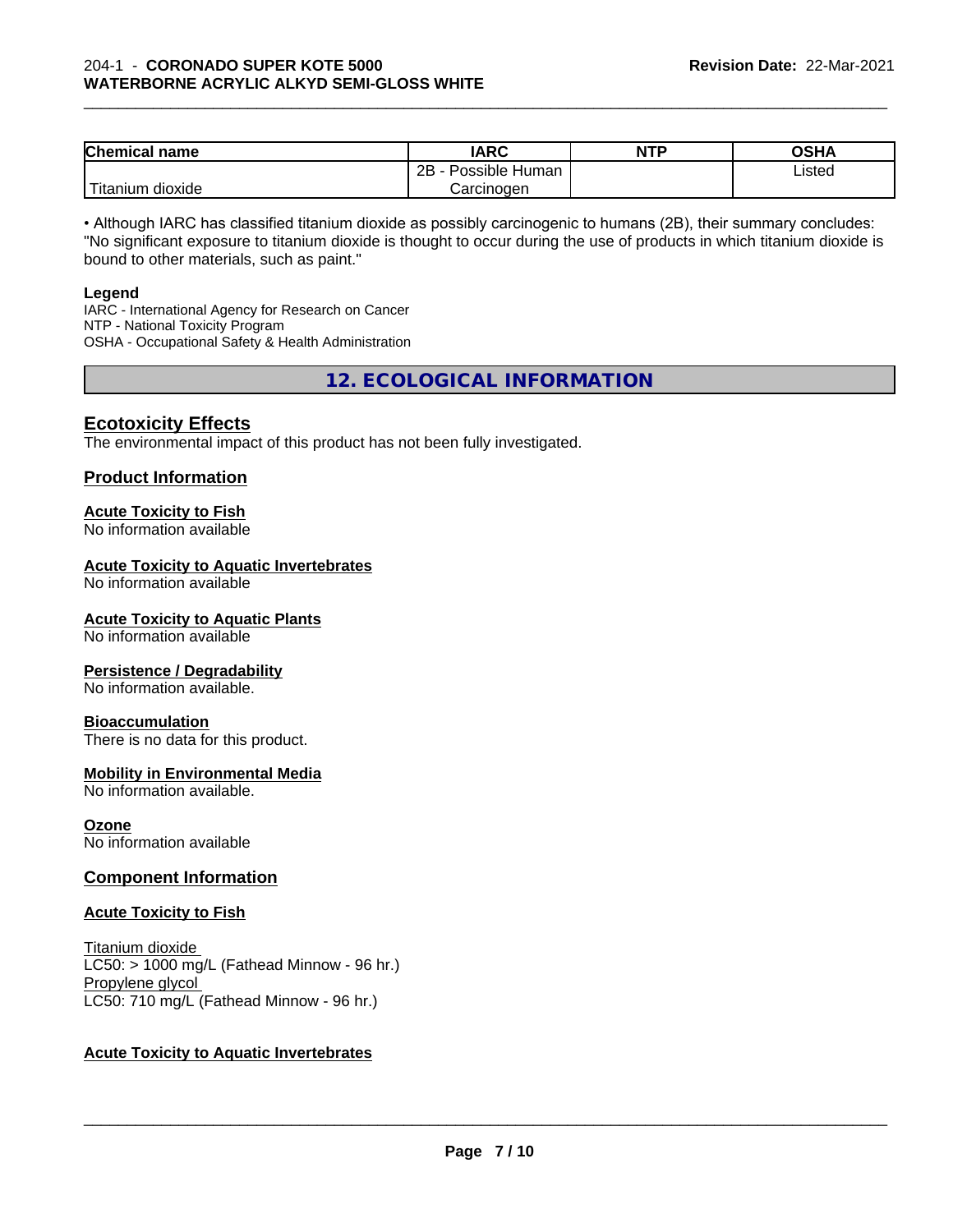#### Propylene glycol

EC50: > 10000 mg/L (Daphnia magna - 24 hr.)

# **Acute Toxicity to Aquatic Plants**

No information available

|                              | 13. DISPOSAL CONSIDERATIONS                                                                                                                                                                                               |
|------------------------------|---------------------------------------------------------------------------------------------------------------------------------------------------------------------------------------------------------------------------|
| <b>Waste Disposal Method</b> | Dispose of in accordance with federal, state, and local regulations. Local<br>requirements may vary, consult your sanitation department or state-designated<br>environmental protection agency for more disposal options. |
|                              | 14. TRANSPORT INFORMATION                                                                                                                                                                                                 |
| <b>DOT</b>                   | Not regulated                                                                                                                                                                                                             |
| <b>ICAO/IATA</b>             | Not regulated                                                                                                                                                                                                             |
| <b>IMDG / IMO</b>            | Not regulated                                                                                                                                                                                                             |
|                              | <b>15. REGULATORY INFORMATION</b>                                                                                                                                                                                         |

\_\_\_\_\_\_\_\_\_\_\_\_\_\_\_\_\_\_\_\_\_\_\_\_\_\_\_\_\_\_\_\_\_\_\_\_\_\_\_\_\_\_\_\_\_\_\_\_\_\_\_\_\_\_\_\_\_\_\_\_\_\_\_\_\_\_\_\_\_\_\_\_\_\_\_\_\_\_\_\_\_\_\_\_\_\_\_\_\_\_\_\_\_

# **International Inventories**

| <b>TSCA: United States</b> | Yes - All components are listed or exempt. |
|----------------------------|--------------------------------------------|
| <b>DSL: Canada</b>         | No - Not all of the components are listed. |

# **Federal Regulations**

# **SARA 311/312 hazardous categorization**

| Acute health hazard               | Nο  |
|-----------------------------------|-----|
| Chronic Health Hazard             | Yes |
| Fire hazard                       | Nο  |
| Sudden release of pressure hazard | N٥  |
| Reactive Hazard                   | N٥  |

# **SARA 313**

Section 313 of Title III of the Superfund Amendments and Reauthorization Act of 1986 (SARA). This product contains a chemical or chemicals which are subject to the reporting requirements of the Act and Title 40 of the Code of Federal Regulations, Part 372:

*None*

# **Clean Air Act,Section 112 Hazardous Air Pollutants (HAPs) (see 40 CFR 61)**

This product contains the following HAPs:

*None*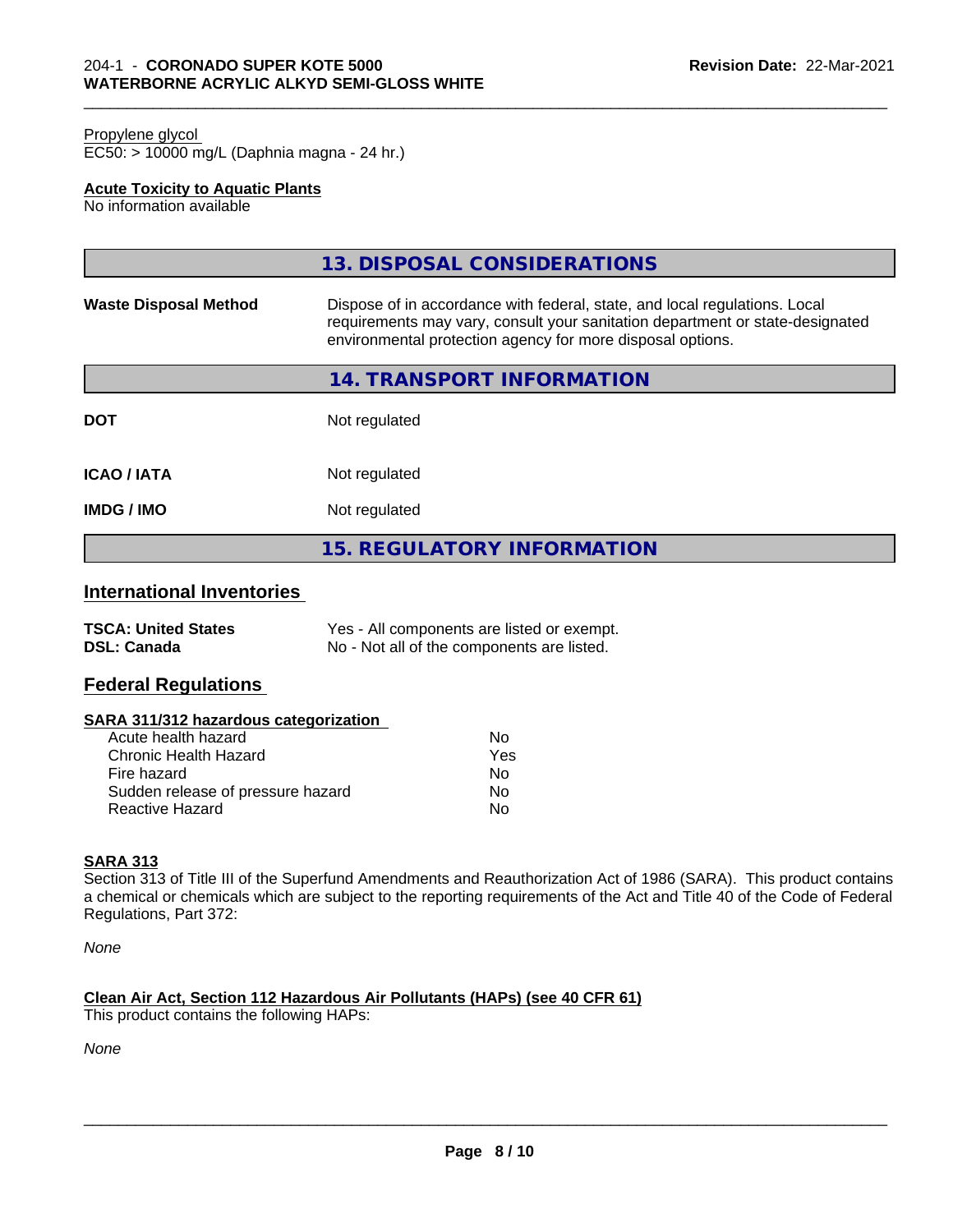# **US State Regulations**

# **California Proposition 65**

**A** WARNING: Cancer and Reproductive Harm– www.P65warnings.ca.gov

#### **State Right-to-Know**

| <b>Chemical name</b> | <b>Massachusetts</b> | <b>New Jersey</b> | Pennsylvania |
|----------------------|----------------------|-------------------|--------------|
| Titanium dioxide     |                      |                   |              |
| Kaolin               |                      |                   |              |
| Limestone            |                      |                   |              |
| Silica amorphous     |                      |                   |              |

#### **Legend**

X - Listed

# **16. OTHER INFORMATION**

**HMIS** - **Health:** 2\* **Flammability:** 0 **Reactivity:** 0 **PPE:** -

\_\_\_\_\_\_\_\_\_\_\_\_\_\_\_\_\_\_\_\_\_\_\_\_\_\_\_\_\_\_\_\_\_\_\_\_\_\_\_\_\_\_\_\_\_\_\_\_\_\_\_\_\_\_\_\_\_\_\_\_\_\_\_\_\_\_\_\_\_\_\_\_\_\_\_\_\_\_\_\_\_\_\_\_\_\_\_\_\_\_\_\_\_

#### **HMIS Legend**

- 0 Minimal Hazard
- 1 Slight Hazard
- 2 Moderate Hazard
- 3 Serious Hazard
- 4 Severe Hazard
- \* Chronic Hazard

X - Consult your supervisor or S.O.P. for "Special" handling instructions.

*Note: The PPE rating has intentionally been left blank. Choose appropriate PPE that will protect employees from the hazards the material will present under the actual normal conditions of use.*

*Caution: HMISÒ ratings are based on a 0-4 rating scale, with 0 representing minimal hazards or risks, and 4 representing significant hazards or risks. Although HMISÒ ratings are not required on MSDSs under 29 CFR 1910.1200, the preparer, has chosen to provide them. HMISÒ ratings are to be used only in conjunction with a fully implemented HMISÒ program by workers who have received appropriate HMISÒ training. HMISÒ is a registered trade and service mark of the NPCA. HMISÒ materials may be purchased exclusively from J. J. Keller (800) 327-6868.*

 **WARNING!** If you scrape, sand, or remove old paint, you may release lead dust. LEAD IS TOXIC. EXPOSURE TO LEAD DUST CAN CAUSE SERIOUS ILLNESS, SUCH AS BRAIN DAMAGE, ESPECIALLY IN CHILDREN. PREGNANT WOMEN SHOULD ALSO AVOID EXPOSURE.Wear a NIOSH approved respirator to control lead exposure. Clean up carefully with a HEPA vacuum and a wet mop. Before you start, find out how to protect yourself and your family by contacting the National Lead Information Hotline at 1-800-424-LEAD or log on to www.epa.gov/lead.

**Prepared By** Product Stewardship Department Benjamin Moore & Co. 101 Paragon Drive Montvale, NJ 07645 800-225-5554